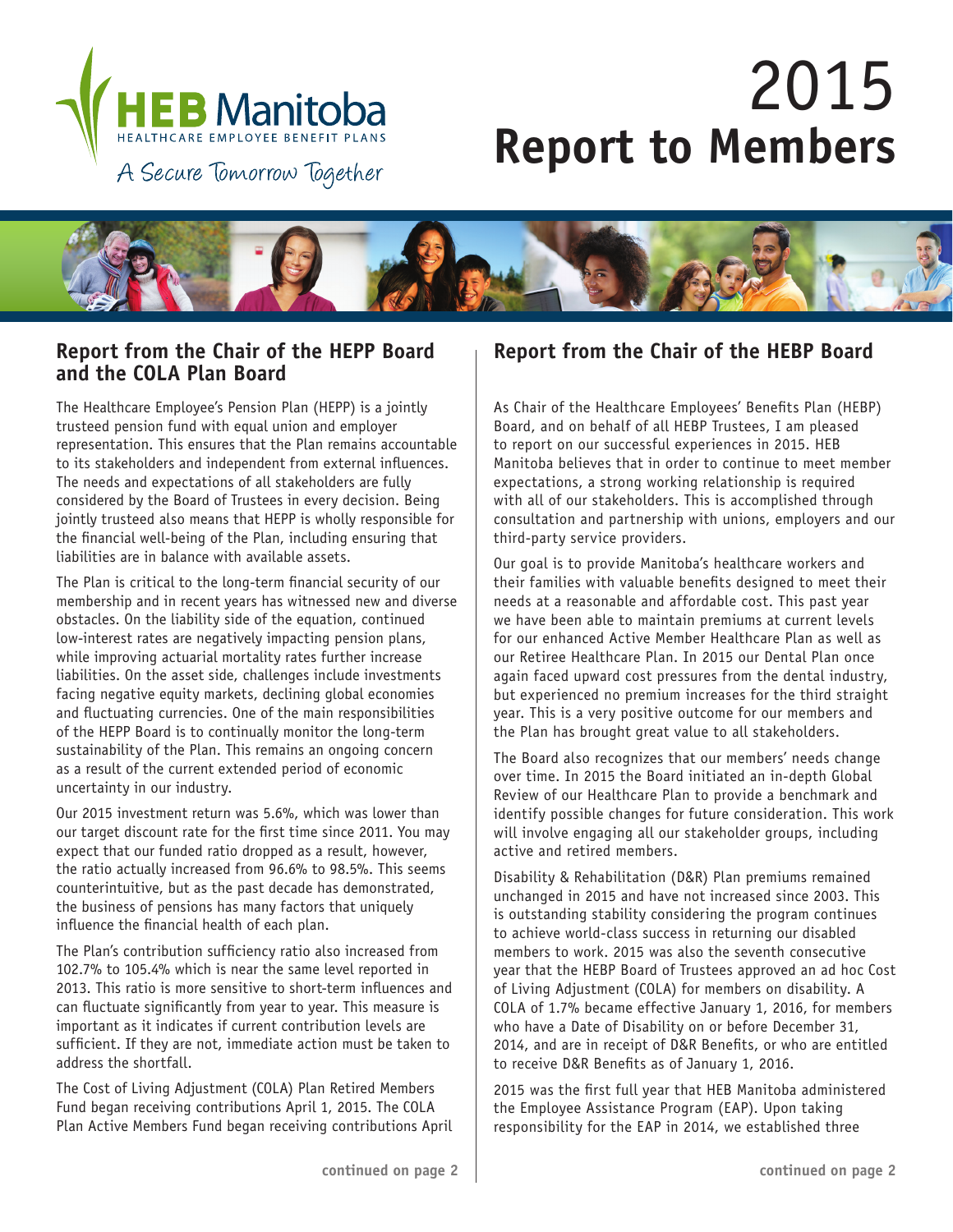### **Report from the Chair of the HEPP Board and the COLA Plan Board** *continued*

1, 2014. Both plans are scheduled to begin providing a benefit for retired members in 2018.

I wish to convey my appreciation to the staff and leadership team at HEB Manitoba for their continued hard work and dedication. Significant progress has been made the past few years in increasing the accuracy and timeliness of our service to members, which has been recognized by our many stakeholders.

I would also like to once again recognize the outstanding commitment to HEPP by my fellow Trustees, who have helped guide the Plan from inception through today's challenging pension landscape. Their leadership, skill and understanding of the pension industry have been instrumental to the Plan's health and success.

Gebbottet

**Gerry Gattinger** Chair Healthcare Employees' Pension Plan Board and COLA Plan Board

### **Report from the Chair of the HEBP Board** *continued*

years of set premiums through 2017. HEB Manitoba will be actively monitoring the EAP to ensure premiums remain affordable and competitive in the future.

I wish to express my gratitude and appreciation to the HEBP Board of Trustees for all of their support and hard work this past year. As HEBP has grown into a full complement of benefits the Board has provided the wide range of knowledge, experience and guidance required for success.

Finally, my thanks on behalf of the Board and stakeholders to the staff and management of HEB Manitoba for their continued efforts to deliver exceptional service to our members.

Briday prented

**Bob Malazdrewich Chair** Healthcare Employees' Benefits Plan Board

# **Report from the HEB Manitoba Chief Executive Officer (CEO)**

Trying to express a full year of activity at HEB Manitoba in a few paragraphs is near impossible and inevitably, there are projects and developments that will be left out. With that in mind, here are some of the highlights.

The data integrity initiative that we launched in 2014 remained in full gear throughout 2015 and was substantially completed by year-end. This was a joint effort between HEB Manitoba and employer teams to clean up historical errors and gaps in member information. As a result, we expect to see an 80 to 90% reduction in requests to employers for data during the member retirement process. This will mean a quicker turnaround with a higher degree of accuracy for both pension estimates and final retirement packages.

Complementing this effort, and continuing our goal of improving our online presence, we redesigned our Online Pension Estimator. The enhanced Estimator now provides estimates that integrate Canada Pension Plan and Old Age Security benefits with your HEPP pension. This will improve your ability to understand your current and future pension status. If you haven't already, I strongly encourage you to register for My HEB Online Services, log on to the Estimator, and try it for yourself.

Due to ever-increasing legislative requirements, coupled with raised public awareness about the importance of personal privacy, we have established the HEB Manitoba Privacy & Policy Office. Combining these previously separate functions

has enhanced our ability to ensure our member's information is kept safe and secure.

Lastly, this past year the HEPP and HEBP Boards sponsored a comprehensive Third Party Governance Audit in accordance with accepted best practices in our industry. This external review confirmed that the governance structure of both Boards complies with these practices. More importantly, it should assure our membership that their Plans are being managed to a high standard.

None of this work would have been possible without HEB Manitoba's talented team of management and staff. I want to thank every one of them for their contributions this past year.

My deepest thanks and appreciation also go to the Trustees of both the HEPP and HEBP Boards, whose guidance and support continue to lead our organization through the challenges and changes in the pension and benefits industry.

**Kerry Poole** Chief Executive Officer HEB Manitoba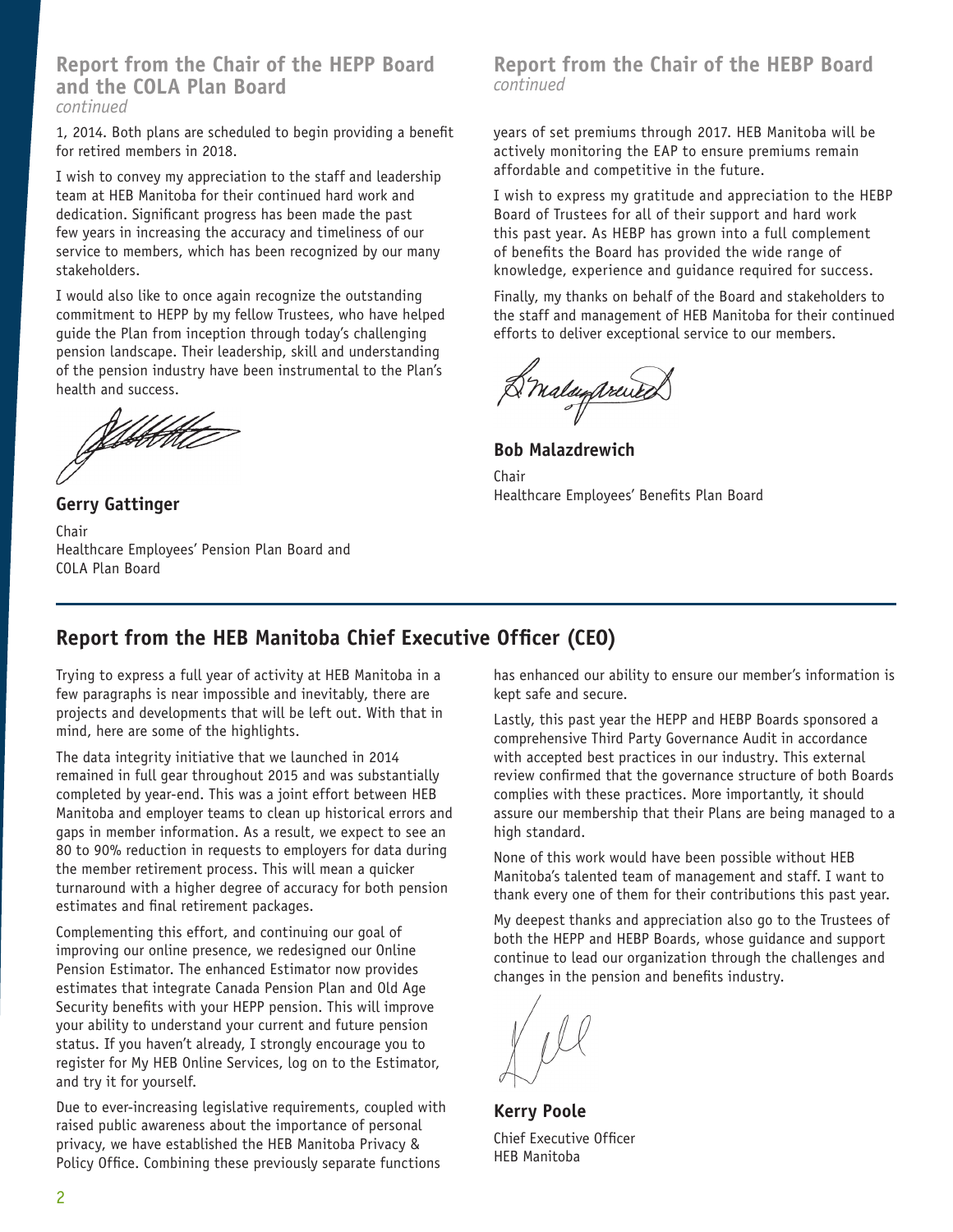# **Pension Plan and COLA Plan Information**

# **Membership**

| Member Mix<br>Active & Disabled<br>Retired | 2015 | 2014<br>44.177 43.945<br>17,958 17,000 | Average Age (years)<br>Active member<br>Retired member | 2015<br>43<br>70 | 2014<br>43<br>70 |
|--------------------------------------------|------|----------------------------------------|--------------------------------------------------------|------------------|------------------|
| Deferred Vested                            |      | 14,557 13,608                          | Deferred member                                        | 44               | 44               |
| <b>Total</b>                               |      | 76.692 74.553                          |                                                        |                  |                  |

# **Pension Plan Financial Summary\***

| Increase in net assets                         | 2015              | 2014          |
|------------------------------------------------|-------------------|---------------|
| Current period change in market values         | \$<br>168,851,799 | 375,644,152   |
| Investment income                              | 170,761,834       | 160,315,521   |
| Contributions from employers                   | 164,084,281       | 158,040,293   |
| Contributions from employees                   | 164,395,816       | 159,028,097   |
| Reciprocal transfers                           | 3,720,361         | 2,542,127     |
| Total                                          | 671,814,091       | 855,570,190   |
| Decrease in net assets                         |                   |               |
| Benefits paid to pensioners and beneficiaries  | 216,228,455       | 196,759,633   |
| Refunds to terminated members                  | 46,292,322        | 39,178,235    |
| Investment and Plan administration expenses    | 32,173,010        | 29,596,385    |
| Total                                          | 294,693,787       | 265,534,253   |
| Net increase                                   | 377,120,304       | 590,035,937   |
| Net assets available for benefits, January 1   | 6,080,969,775     | 5,490,933,838 |
| Net assets available for benefits, December 31 | \$6,458,090,079   | 6,080,969,775 |

# **COLA Plan Financial Summary**

### **Active Employees Fund**

| Increase in net assets                                         | 2015             | $2014^{\dagger}$ |
|----------------------------------------------------------------|------------------|------------------|
| Investment income                                              | \$<br>432,692    | 48,084           |
| Contributions from employers                                   | 17,403,256       | 10,964,251       |
| Contributions from employees                                   | 17,360,204       | 10,950,997       |
| <b>Total</b>                                                   | 35,196,152       | 21,963,332       |
| Decrease in net assets                                         |                  |                  |
| Current period change in market values                         | 153,491          | 6,513            |
| Investment and Plan administration expenses                    | 629,076          | 657,916          |
| <b>Total</b>                                                   | 782,567          | 664,429          |
| Net increase                                                   | 34,413,585       | 21,298,903       |
| Net assets available for benefits, January 1                   | 21,298,903       |                  |
| Net assets available for benefits, December 31                 | \$<br>55,712,488 | 21,298,903       |
| <b>Past Retirees Employees Fund</b>                            |                  |                  |
| Increase in net assets                                         | 2015             | $2014^{\dagger}$ |
| Investment income                                              | \$<br>1,959      |                  |
| Contributions from employers                                   | 1,348,420        |                  |
| Contributions from employees                                   | 1,335,682        |                  |
| <b>Total</b>                                                   | 2,686,061        |                  |
| Decrease in net assets                                         |                  |                  |
| <b>Administration Expenses</b>                                 | 617,173          | 656,757          |
| <b>Total</b>                                                   | 617,173          | 656,757          |
| Net increase (decrease)                                        | 2,068,888        | (656, 757)       |
| Net shortfall of assets available for benefits,<br>January 1   | (656, 757)       |                  |
| Net shortfall of assets available for benefits,<br>December 31 | \$<br>1,412,131  | (656, 757)       |

*\*Full Audited Financial Statements are available on our website at www.hebmanitoba.ca* **†** *For 9 months only - April 1, 2014 to December 31, 2014*

# **Highlights**

The Healthcare Employees' Pension Plan (HEPP) is a defined benefit plan whose formula is based on a member's years of credited service and the average of their highest five years of pensionable earnings in their final 11 years of work. Contributions paid by members and employers, plus any accumulated investment income, are used to pay pensions but they do not determine the amount of monthly pension entitlement. For comparison, a defined contribution plan uses the money contributed to the plan, plus any accumulated investment income, to determine a member's pension entitlement.

As the Plan administrator, HEB Manitoba provides member services related to pension benefit entitlements for eligible employees of participating healthcare facilities.

#### **Data Integrity Project**

In 2014, we began a comprehensive project to review member data on file and correct any errors or issues that the review identified.

This ongoing data integrity process is helping to confirm that the historical employment service and salary data we have on file for our members is correct. This, in turn, enables us to provide them with accurate information about their retirement dates and pension payment amounts.

Improving the quality of our data is also helping us to process estimates, retirements and other events for our members more quickly and efficiently because we are able to correct any outstanding issues in advance.

We have now completed the review process for 93% of Plan members, with the balance scheduled for completion by June, 2016.

Many of the enhanced safeguards to ensure future data is accurate are already in place, and remaining improvements will be completed in the first half of 2016.

### **Negotiated Cost of Living Adjustment (COLA) Plan Funds**

Contributions to the COLA Plan began the first pay period of April, 2014, with all of the contributions going to the Active Retirees Fund. Effective April 1, 2015, the contributions were split, with 90% going to the Active Retiree Fund and 10% to the Past Retiree Fund.

In 2015 the COLA Implementation Committee began developing the policies needed to pay COLA benefits from the Fund(s). The earliest the first COLA could be paid is April 1, 2018, provided sufficient funds are available.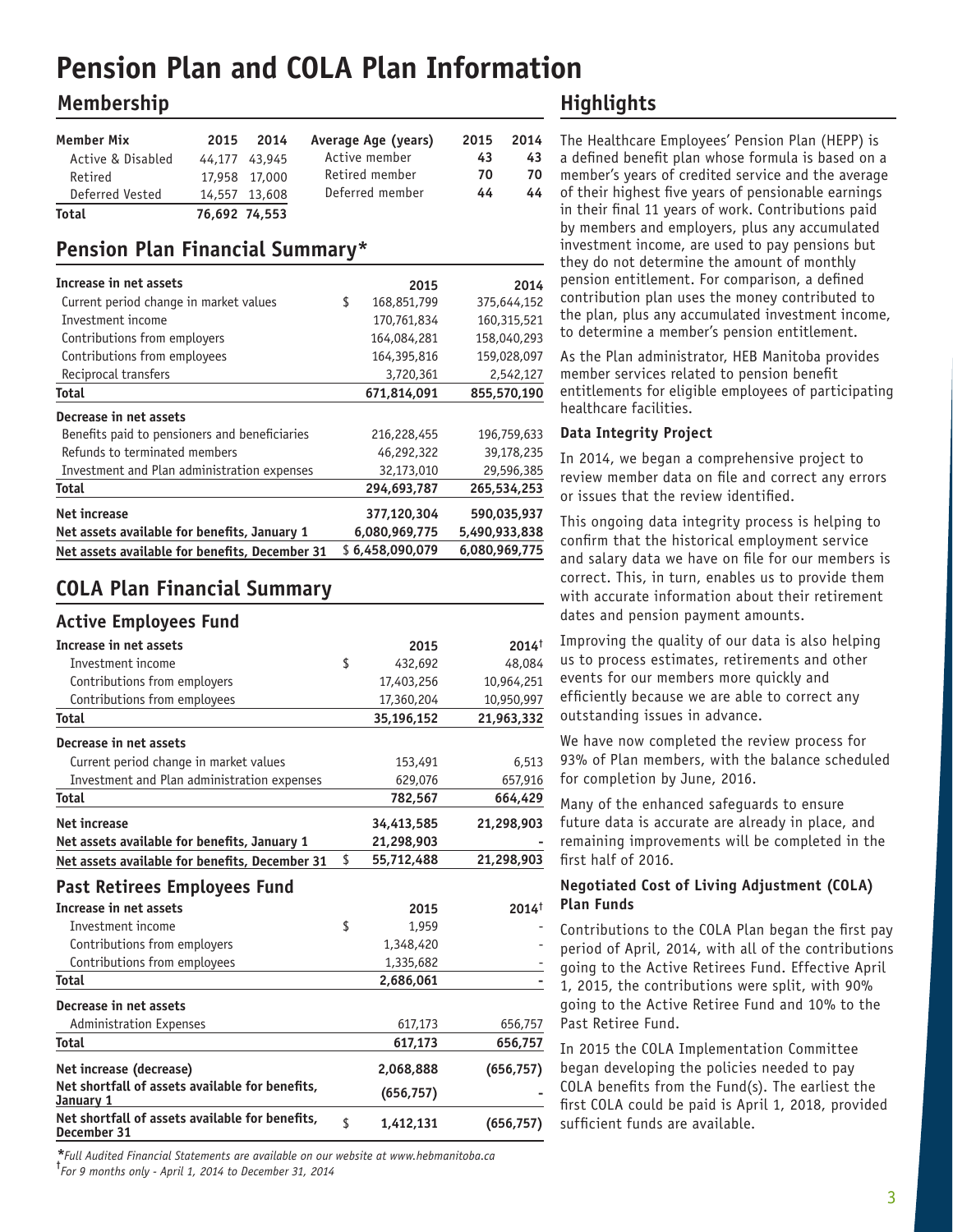# **Pension Plan Investment Highlights**

# **HEPP Investment Returns**

The Healthcare Employees' Pension Plan (HEPP) generated positive investment results in 2015, achieving a 5.6% return, following last year's return of 9.8%. The returns in our underlying portfolios all produced positive results in 2015, with a 6.8% return in equities, a 5.0% return in real estate, and a 3.3% return in fixed income.

We have had positive returns in 16 of 19 years since HEPP was established. Our annualized five-year return is 8.8%. A return of 6.25% is required to fund the Plan's obligations. With interest rates remaining at historically low levels, the Plan's exposure to equity-type investments has generated strong returns over this period. Over the long term, equity-type investments are expected to outperform fixed-income investments, but their performance is more volatile. In this regard, the Plan's investment policy has an exposure biased toward equity markets and real estate, as well as an allocation to infrastructure investments.

# **Major Market Returns**

All the major markets that we invest in produced positive returns in 2015, with the exception of the Canadian equity market.

The US equity market was again the top performing, returning 21.6%. As HEPP does not hedge its currency exposure, the return from the US equity market (as measured in Canadian dollars) increases as the value of the Canadian dollar vs. the US dollar declines. In 2015, this accounted for approximately 20 percentage points of the 21.6% return. With the decline in energy and commodity prices in 2015, the Canadian equity market had one the lowest returns of all developed markets at -8.3%.

Bond yields fell during the year, providing positive fixed income returns. With Government of Canada bonds yields remaining low, we expect the returns in our fixed-income portfolio will not meet the discount rate required to fund the Plan's obligations.

The real estate market in Canada returned 8.0% in 2015. Signs of weakness were evident in Alberta properties as a result of the impact of falling energy prices, with the balance of Canadian properties exhibiting stable growth.

# **HEPP Asset Mix**

Relative to our 2014 year-end positions, our overall equity exposure is unchanged at the end of 2015,. Our exposure to Canadian equities is lower at 19% vs. 23% in 2014. Our international and US equity exposures are correspondingly higher. As part of our overall risk management framework, we actively monitor our exposure to equities as well as our regional allocations to Canadian, US and international equity markets. Over time, these allocations change to reflect varying return expectations and risk profiles.

We continue to maintain our 10% policy weight in Canadian real estate. We are actively reviewing real estate opportunities outside of Canada that can provide the expected returns to compensate us for the additional risk factors inherent in these types of investments.

We continue to commit funds for our infrastructure investment program, which is being funded from our fixed income assets.

### **HEPP Investment Returns - Annual**









### **Major Market Returns**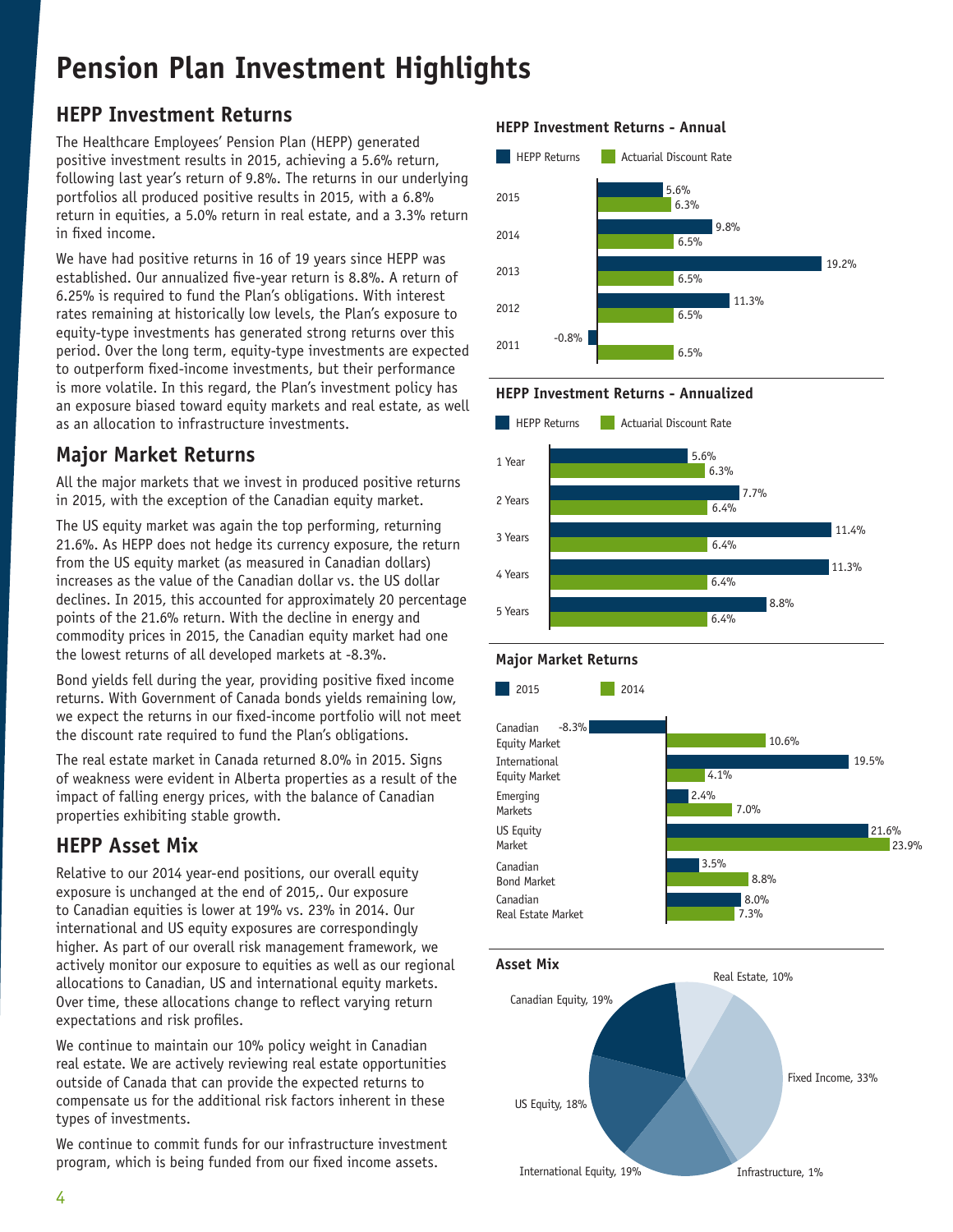# **Benefits Information**

The Healthcare Employees' Benefits Plan (HEBP) offers Healthcare, Dental, Disability & Rehabilitation, Life Insurance, and Employee Assistance Plans to eligible healthcare employees and their families throughout Manitoba. The Healthcare Plan includes a Healthcare Spending Account.

*\*Not all employers participate in each of the Benefit Plans offered by HEBP. Employees should check with their employer to confirm which Plans they are eligible to join.*

# **Financial Summary**

### **Active Healthcare Plan**

| Increases                                              |                         |                       |
|--------------------------------------------------------|-------------------------|-----------------------|
| Premiums                                               | \$                      | 27,164,711 26,818,438 |
| Investment income                                      | 204,045                 | 217,573               |
|                                                        | 27,368,756 27,036,011   |                       |
| Decreases                                              |                         |                       |
| Claims                                                 |                         | 23,894,794 22,284,987 |
| Administrative expenses                                |                         | 3,493,168 3,345,883   |
|                                                        |                         | 27,387,962 25,630,870 |
| Net increase (decrease) prior to change in obligations | (19, 206)               | 1,405,141             |
| Change in obligations                                  | (145,609)               | (73, 869)             |
| Net increase (decrease) after change in obligations    | (164, 815)              | 1,331,272             |
| Net assets available for benefits, January 1           |                         | 17,915,471 16,584,199 |
| Net assets available for benefits, December 31         | \$17.750.656 17.915.471 |                       |

# **Benefit Highlights**

#### **Plan Membership: 35,506 2015 2014**

After comparing Plan premiums with anticipated claim costs and reserve levels, HEB Manitoba determined that a premium rate change was not required for the Healthcare Plan in 2015.

The Plan and all reserves are fully funded as at the end of 2015. Of the total claims incurred in the year, 41% were for prescription drugs, 10% were for vision care, and 49% were for paramedical and all other benefits.

### **Healthcare Spending Account (HSA)**

This benefit is 100% funded by your employer.

### **Retiree Healthcare Plan**

| Increases                                      |                 |           |
|------------------------------------------------|-----------------|-----------|
| Premiums                                       | \$<br>5,490,921 | 5,232,405 |
| Investment income                              | 27,100          | 25,183    |
|                                                | 5,518,021       | 5.257.588 |
| Decreases                                      |                 |           |
| Claims                                         | 4,730,629       | 4,329,223 |
| Administrative expenses                        | 443,471         | 419,399   |
|                                                | 5,174,100       | 4,748,622 |
| Net increase prior to change in obligations    | 343,921         | 508,966   |
| Change in obligations                          | (41,662)        | (20, 097) |
| Net increase after change in obligations       | 302,259         | 488,869   |
| Net assets available for benefits, January 1   | 2,065,202       | 1,576,333 |
| Net assets available for benefits, December 31 | \$<br>2,367,461 | 2,065,202 |
|                                                |                 |           |

**Plan Membership:** Members of the Active Healthcare Plan are eligible for the HSA.

The Healthcare Spending Account (HSA) is provided to eligible full-time and part-time employees. Members with 1,500 or more regular paid hours (excluding overtime) in the previous calendar year are provided with the full-time HSA of \$500. Members with less than 1,500 regular paid hours (excluding overtime) in the previous calendar year are provided with an HSA of \$250. The HSA provides members with an additional way to pay for healthcare and dental expenses that exceed HEB Manitoba benefit maximums.

#### **Plan Membership:** 7,722 **2015 2014**

After comparing the Retiree Healthcare Plan's premiums with anticipated claim costs and reserve levels, HEB Manitoba determined that premium rates for both Level I and Level II coverage were adequate. Benefits for both Level I and Level II coverage remained unchanged. The Plan and all reserves are fully funded as at the end of 2015. Of total claims incurred in the year, 52% were for prescription drugs, 11% were for ambulance and hospital benefits, and 37% were for paramedical and all other benefits.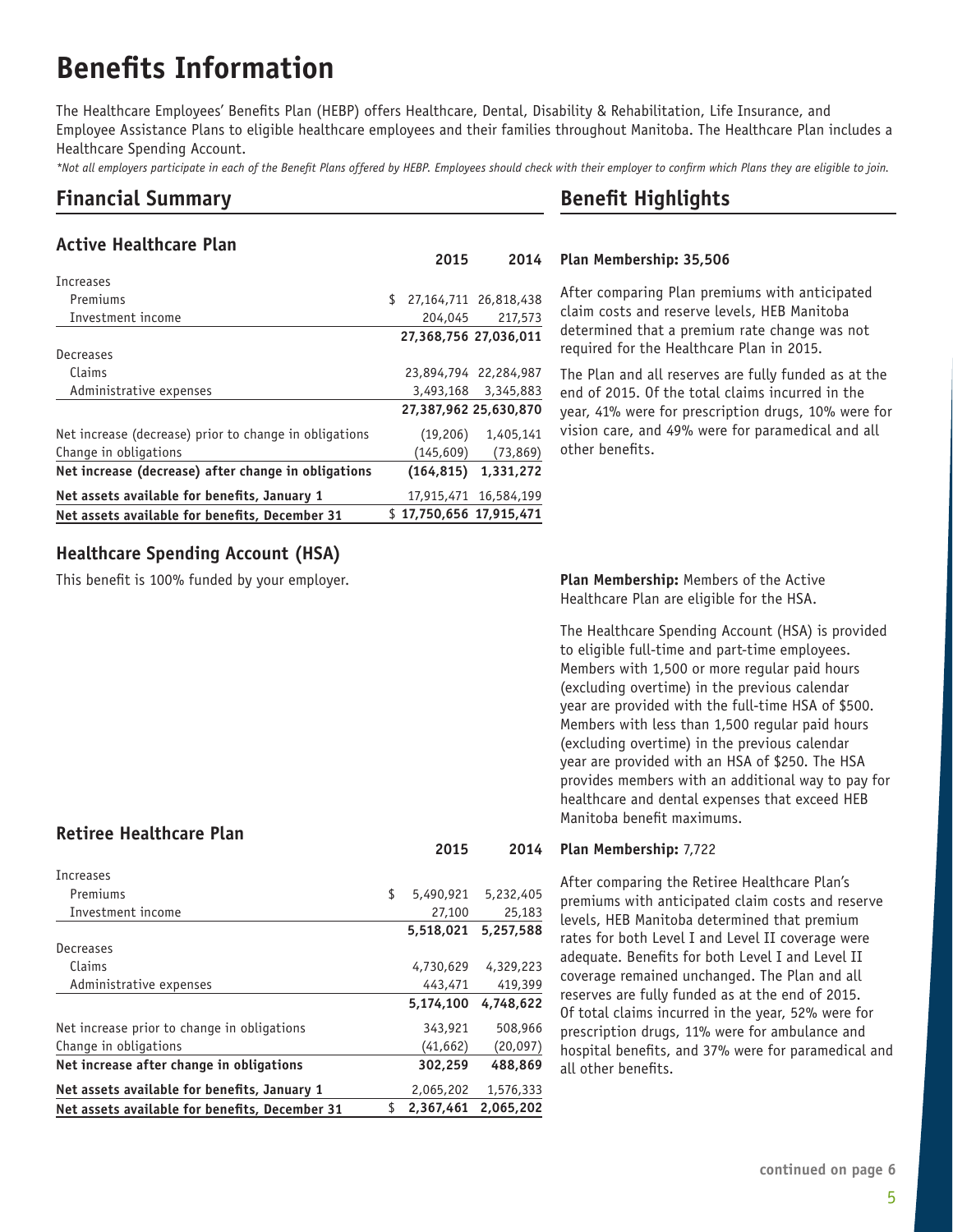# **Financial Summary Benefit Highlights**

#### **Dental Plan**

| Increases                                              |                             |                       |
|--------------------------------------------------------|-----------------------------|-----------------------|
| Premiums                                               | \$<br>24,526,870 24,331,240 |                       |
| Investment income                                      | 41,166                      | 40,345                |
|                                                        | 24,568,036 24,371,585       |                       |
| Decreases                                              |                             |                       |
| Claims                                                 |                             | 22,772,578 21,443,156 |
| Administrative expenses                                | 1,881,062                   | 1,826,014             |
|                                                        | 24,653,640 23,269,170       |                       |
| Net increase (decrease) prior to change in obligations | (85, 604)                   | 1,102,415             |
| Change in obligations                                  | (27,696)                    | (20, 488)             |
| Net increase (decrease) after change in obligations    | (113, 300)                  | 1,081,927             |
| Net assets available for benefits, January 1           | 3,026,203                   | 1,944,276             |
| Net assets available for benefits, December 31         | \$<br>2.912.903             | 3.026.203             |

#### **Plan Membership:** 29,070 **2015 2014**

After comparing the Dental Plan's premiums with anticipated claim costs and reserve levels, HEB Manitoba determined that a premium rate change was not required for the Plan in 2015.

The Plan and all reserves are fully funded as at the end of 2015.

Of the total claims incurred in the year, 88% were for basic services and 12% were for major and orthodontic services. Dental Plan benefit levels remained unchanged.

### **Disability & Rehabilitation (D&R) Plan**

| Net assets available for benefits, December 31 |     | \$203.092.860 193.530.162 |
|------------------------------------------------|-----|---------------------------|
| Net assets available for benefits, January 1   |     | 193,530,162 170,833,590   |
| Net increase after change in obligations       |     | 9,562,698 22,696,572      |
| Change in obligations                          |     | $(1,044,000)$ $3,477,000$ |
| Net increase prior to change in obligations    |     | 10.606.698 19.219.572     |
|                                                |     | 40,577,725 38,986,863     |
| Administrative expenses                        |     | 5,476,096 5,427,103       |
| Claims and related expenses                    |     | 35,101,629 33,559,760     |
| Decreases                                      |     |                           |
|                                                |     | 51,184,423 58,206,435     |
| Investment income                              |     | 7.018.211 15.874.027      |
| Premiums                                       | \$. | 44,166,212 42,332,408     |
| Increases                                      |     |                           |

### **Plan Membership:** 40,804 **2015 2014**

There were 1,455 members receiving D&R Benefits at December 31, 2015.

Premium rates were unchanged in 2015. Obligations include reserves and assumption changes that occurred in 2015. The Plan is fully funded.

### **Life Insurance Plan**

| <b>Increases</b>                               |            |                         |
|------------------------------------------------|------------|-------------------------|
| Premiums                                       | 16,248,297 | 16,149,155              |
| Investment income                              | 5,290,729  | 6,532,014               |
|                                                |            | 21.539.026 22.681.169   |
| Decreases                                      |            |                         |
| Claims and related expenses                    | 10,781,712 | 8,971,307               |
| Administrative expenses                        | 2,406,234  | 2,281,878               |
|                                                |            | 13,187,946 11,253,185   |
| Net increase                                   | 8,351,080  | 11,427,984              |
| Net assets available for benefits, January 1   | 74,500,553 | 63,072,569              |
| Net assets available for benefits, December 31 |            | \$82,851,633 74,500,553 |

#### **Plan Membership:** 44,647 **2015 2014**

Life Insurance Plan claims and related expenses were at 66% of premiums in 2015, up from 56% in 2014. There were no premium increases during 2015, and the Active Life Insurance Plan's reserves are fully funded.

April 1, 2015, marked the two-year anniversary of the enhancements made to the Life Insurance Plan. Since the launch of the enhanced Plan, HEB Manitoba has been working with employers to ensure the new provisions and requirements for the Annual Earnings Update data files are met. In 2015, HEB Manitoba sent an Annual Statement of Life Insurance Benefits to over 85% of our Plan members compared to 50% in October 2014. The statements outline a member's life insurance amounts and named beneficiaries. HEB Manitoba continues to work with employers to ensure we receive accurate data and are able to send statements to most of our Plan members in 2016.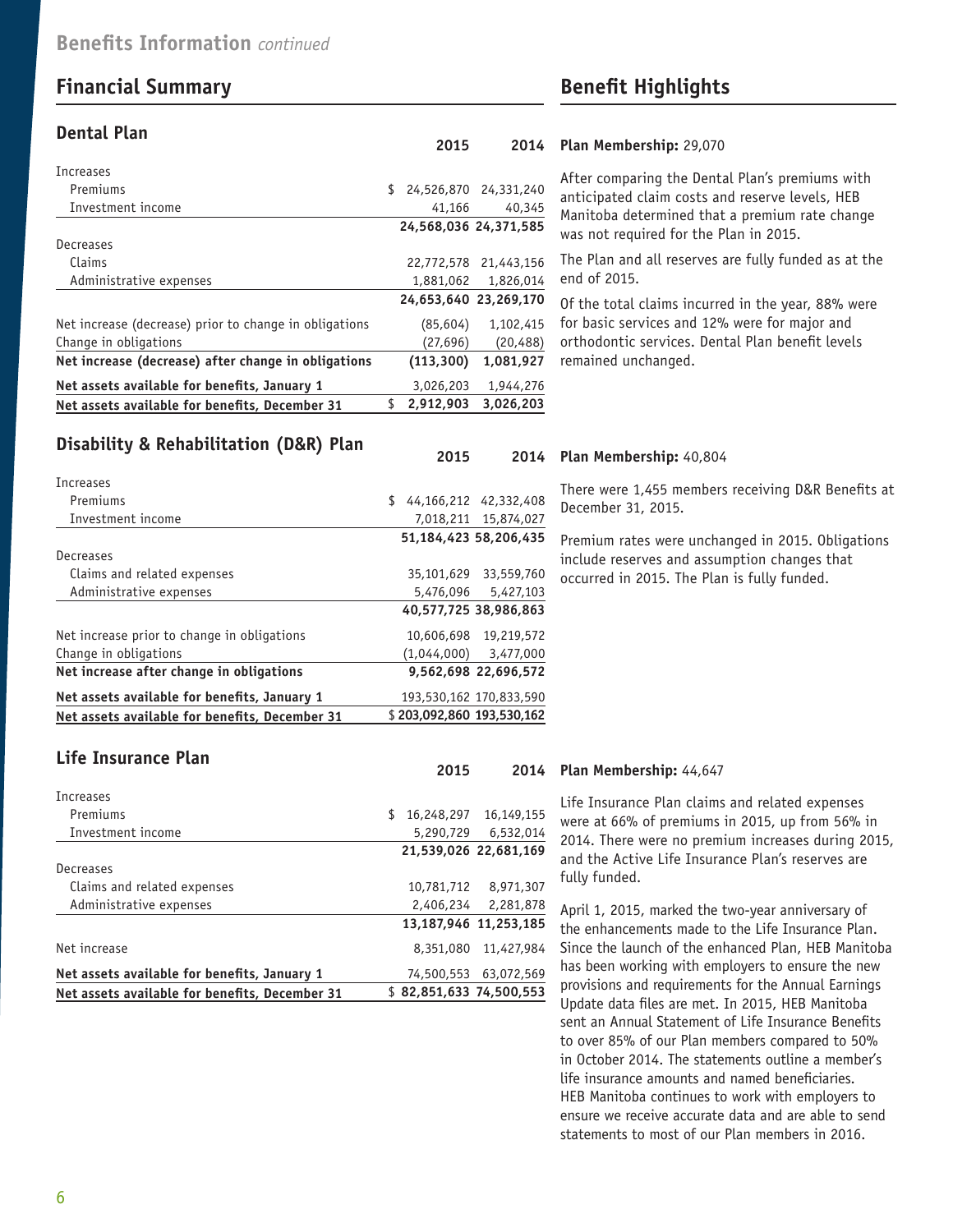# **Financial Summary Benefit Highlights**

## **Employee Assistance Plan (EAP)**

| Increases                                               |                 |           |
|---------------------------------------------------------|-----------------|-----------|
| Premiums                                                | \$<br>2,242,720 | 1,588,195 |
| Investment income                                       | 1.016           | 169       |
|                                                         | 2,243,736       | 1,588,364 |
| Decreases                                               |                 |           |
| EAP service costs                                       | 2,089,128       | 1,479,095 |
| Administrative expenses                                 | 12,975          | 44,495    |
|                                                         | 2.102.103       | 1,523,590 |
| Net increase in assets                                  | 141,633         | 64,774    |
| Net assets available for benefits, January 1            | 64,774          | ٠         |
| Net assets available for benefits, December 31          | 206,407         | 64,774    |
| *For 9 months only - April 1, 2014 to December 31, 2014 |                 |           |

#### **Plan Membership:** 53,847 **2015 2014\***

The Employee Assistance Plan (EAP) offers members and their families access to comprehensive counselling services through the Manitoba Blue Cross Employee Assistance Centre.

The EAP is a confidential and voluntary service funded by participating employers. It provides assessment and short-term counselling services to a maximum of twelve sessions per family per calendar year.

# **Directories Board and Committee Members as at December 31, 2015**

# **HEPP Board of Trustees HEBP Board of Trustees**

Gerry Gattinger (Chair) *Appointed by: Regional Health Authorities of Manitoba*

Bob Romphf (Vice-Chair) *Appointed by: Manitoba Nurses' Union*

George Alevizos *Appointed by: Manitoba Council of Health Care Unions* 

Monica Girouard, CPA, CGA *Appointed by: Manitoba Council of Health Care Unions*

Ryan Green, BA, CPA, CMA *Appointed by: Regional Health Authorities of Manitoba*

Paul Kochan, FCPA, FCA, ICD.D *Appointed by: Winnipeg Regional Health Authority*

## **COLA Plan Board of Trustees**

Gerry Gattinger (Chair) Bob Romphf (Vice-Chair) George Alevizos Monica Girouard, CPA, CGA Ryan Green, BA, CPA, CMA Paul Kochan, FCPA, FCA, ICD.D Jason Lange *Appointed by: St. Boniface General Hospital*

Bob Malazdrewich, CEB *Appointed by: Canadian Union of Public Employees* Birgit Molinski

*Appointed by: Manitoba Association of Health Care Professionals*

Cynthia Ostapyk, CPA, CA *Appointed by: Interlake-Eastern Regional Health Authority*

Janet Wilcox-McKay, BA, CPA, CGA *Appointed by: Regional Health Authorities of Manitoba*

Bruno Zimmer *Appointed by: Manitoba Council of Health Care Unions*

Bob Malazdrewich, CEB (Chair) *Appointed by: Canadian Union of Public Employees* 

Cynthia Ostapyk, CPA, CA (Vice-Chair) *Appointed by: Regional Health Authorities of Manitoba*

George Alevizos *Appointed by: Manitoba Council of Health Care Unions* 

Gerry Gattinger *Appointed by: Regional Health Authorities of Manitoba*

Monica Girouard, CPA, CGA *Appointed by: Manitoba Council of Health Care Unions*

Ryan Green, BA, CPA, CMA *Appointed by: Regional Health Authorities of Manitoba*

Jason Lange *Appointed by: Regional Health Authorities of Manitoba*

Birgit Molinski *Appointed by: Manitoba Association of Health Care Professionals*

Bob Romphf *Appointed by: Manitoba Nurses' Union*

Janet Wilcox-McKay, BA, CPA, CGA *Appointed by: Regional Health Authorities of Manitoba*

Birgit Molinski Cynthia Ostapyk, CPA, CA Janet Wilcox-McKay, BA, CPA, CGA Bruno Zimmer

Bob Malazdrewich, CEB

Jason Lange

#### **Trustees**

Bob Malazdrewich, CEB Gerry Gattinger (Ex-officio member) Ryan Green, BA, CPA, CMA Jason Lange Bob Romphf

### **Board Appointments**

C. Leney Richardson, CFA (Chair) *Investment Professional*  Alan Brownridge, CPA, CGA, CFA *Retired Investment Executive* Brett Becker, CFA *Coughlin & Associates* Michael Nesbitt (Vice-Chair) *Montrose Mortgage Corporation Ltd.*

# **HEPP Investment Committee HEBP Investment Committee**

#### **Trustees**

Bob Malazdrewich, CEB Ryan Green, BA, CPA, CMA Jason Lange Cynthia Ostapyk, CPA, CA (Ex-officio member) Bob Romphf

#### **Board Appointments**

C. Leney Richardson, CFA (Chair) *Investment Professional* 

Alan Brownridge, CPA, CGA, CFA *Retired Investment Executive* Brett Becker, CFA *Coughlin & Associates*

7 Michael Nesbitt (Vice-Chair) *Montrose Mortgage Corporation Ltd.*